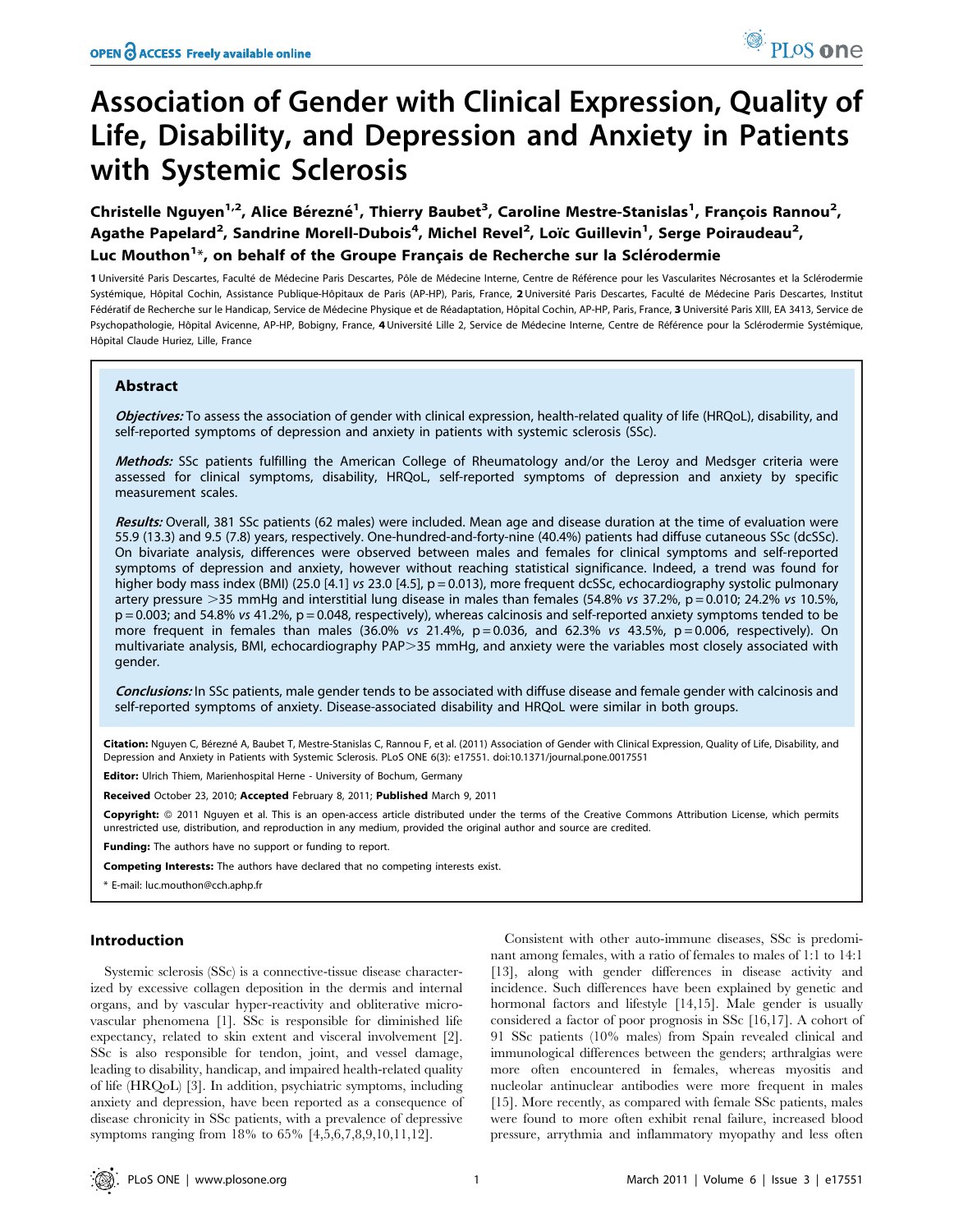sicca syndrome and anti-centromere antibodies. Causes of death and mortality also differed between the sexes [18]. In a large European cohort of 1180 patients with early SSc (19% males), features of diffuse disease were significantly more frequent in males [19]. Recently, Hudson et al. found that the time to diagnosis was longer for women than men after the onset of Raynaud's phenomenon, and suggested that there may be possible biologic differences in the progression of disease or in the health care trajectories of men and women with early SSc [20].

Although gender differences in disease-related clinical manifestations are well established, few studies have compared HRQoL, disability, and psychiatric symptoms between male and female patients with SSc. In the present study, we aimed to assess the association of gender with clinical expression, HRQoL, disability, and self-reported symptoms of depression and anxiety in patients with SSc.

## Methods

## Study design

We performed a cross-sectional survey of 381 patients. Patients with SSc were prospectively included during 7 consecutive annual meetings of the French SSc patients' association, the ''Association des Sclérodermiques de France" (ASF), between 2003 and 2009, or during their hospitalization in the internal medicine departments of Cochin (between January 2006 and June 2009) or Claude Huriez (between January and June 2009) hospitals. Since some patients were evaluated during several ASF annual meetings, only the most recent assessment of each patient was considered. Patients had to complete self-administered questionnaires first and then to undergo an interview with a physician to check for unanswered question, fully complete questionnaires, and gather clinical data.

#### Patients

To be eligible for the study, patients had to fulfil the American College of Rheumatology [21] and/or the Leroy and Medsger [22] criteria for SSc. Patients from the ASF were assessed within 48 hr during spring (temperature  $20^{\circ}$ C). Parameters recorded were age; sex; age at disease onset; disease duration; body mass index (BMI); disease subset (limited SSc [lSSc], limited cutaneous SSc [lcSSc] or diffuse cutaneous SSc [dcSSc]); mouth opening (inter-incisor distance measured in millimetres); skin involvement; telangiectasia; Raynaud's phenomenon; pitting scars; digital ulcers; calcinosis; gastrointestinal tract, joint and/or muscle involvement; dyspnoea (assessed by the New York Heart Association [NYHA] 4-point scale); ILD; echocardiography systolic pulmonary artery pressure  $\text{[PAP]} > 35 \text{ mmHg}$ ; and renal crisis. History of esophagus, gastrointestinal, joint, muscle and/or heart involvement; ILD; echocardiography PAP>35 mmHg; and renal crisis was obtained from detailed clinical charts for hospitalized patients and self-reports for ASF members.

## Health status

Health status was assessed by the KPS score, the scale ranging from 0 (dead) to 100 (normal no complaints; no evidence of disease) [23]. Originally developed for cancer patients, because it strongly predicted cancer outcome [24,25], the KPS score has been shown to provide clinical estimates of patient's physical state, performance, and prognosis and to be associated with social status in patients with SSc [23,26].

## Health-related quality of life

HRQol was assessed by the French version of the Medical Outcomes Study 36-Item Short Form Health Survey (SF-36) [27],

a self-administered questionnaire covering 8 areas: physical function, physical role, bodily pain, general health, vitality, social function, emotional role, and mental health. For each area, scores range from 0 (poorer health status) to 100 (better health status). Scores can also be summarized in 2 global scores: physical component score (PCS) and mental component score (MCS).

#### **Disability**

Global disability. Global disability was assessed by use of the standard disability index of the Health Assessment Questionnaire (HAQ-DI) that contains 20 items (each scored ranging from 0 [no disability] to 3 [maximal disability]), divided into 8 domains [28].

Patients' perceived disability. Patients' perceived disability was assessed by the McMaster Toronto Arthritis Patient Preference Disability Questionnaire (MACTAR) [29]. Patients were asked to select the 3 situations among activities of daily living (ADL) that caused them maximal trouble [23]. Each item is scored on an 11-point quantitative scale (range 0–10). The global score ranges from 0 (no disability) to 30 (maximal disability). This score has been validated in SSc [23,30].

Hand disability. Hand disability was assessed by the Cochin Hand Function Scale (CHFS) [31], a questionnaire administered by the physician that contains 18 items related to ADL. Each question is scored on a scale of 0 (performed without difficulty) to 5 (impossible to do). The total score is obtained by adding the scores of all items (range 0–90). This questionnaire has been validated in SSc [32].

Mouth disability. Mouth disability was assessed by the Mouth Handicap In Systemic Sclerosis (MHISS) scale, a questionnaire administered by the physician that contains 12 items concerning difficulties in performing ADL. Each question is scored on a scale of 0 (never) to 4 (always) [33]. The total score is obtained by adding the scores of all items (range 0–48).

#### Anxiety and depression

Self-reported anxiety and depression symptoms were assessed by the Hospital Anxiety and Depression scale (HADS). This scale has 7 questions for the anxiety dimension (HADa) and 7 for the depression dimension (HADd) [34]. Each item is scored on a scale of 0 to 3, the total score ranging from 0 (no depression, no anxiety) to 21 (maximal depression, maximal anxiety). Scores of 0–7 in subscales are considered normal, 8–10 borderline and  $\geq 11$ pathologic cases [35]. The definition of clinical anxiety and/or depression was based on the HADS score cutoff  $\geq 8$  found to be relevant in patients with autoimmune diseases [36].

## Aesthetic impairment

Aesthetic impairment was assessed on an 11-point quantitative scale, the total score ranging from 0 (no aesthetic impairment) to 10 (maximal aesthetic impairment).

#### Statistical analysis

Data analysis involved use of Systat 9 (SPSS Inc., Chicago, IL, USA). Quantitative variables were described with means  $\pm$ standard deviations (SD) and qualitative variables with frequencies and percentages. For bivariate analysis, parametric tests were used since all parameters met criteria for normal distribution. Comparisons between male and female groups involved the Pearson chi-square test for qualitative variables and two-sample t test for quantitative data. Bonferroni adjustment was used for multiple comparisons (43 comparisons); therefore a  $\beta$  value less than 0.001 was considered statistically significant. Multivariate analysis was used to determine the association of gender and SScrelated variables. Backward stepwise regression all-inclusive analysis was run, including all dependent variables, with values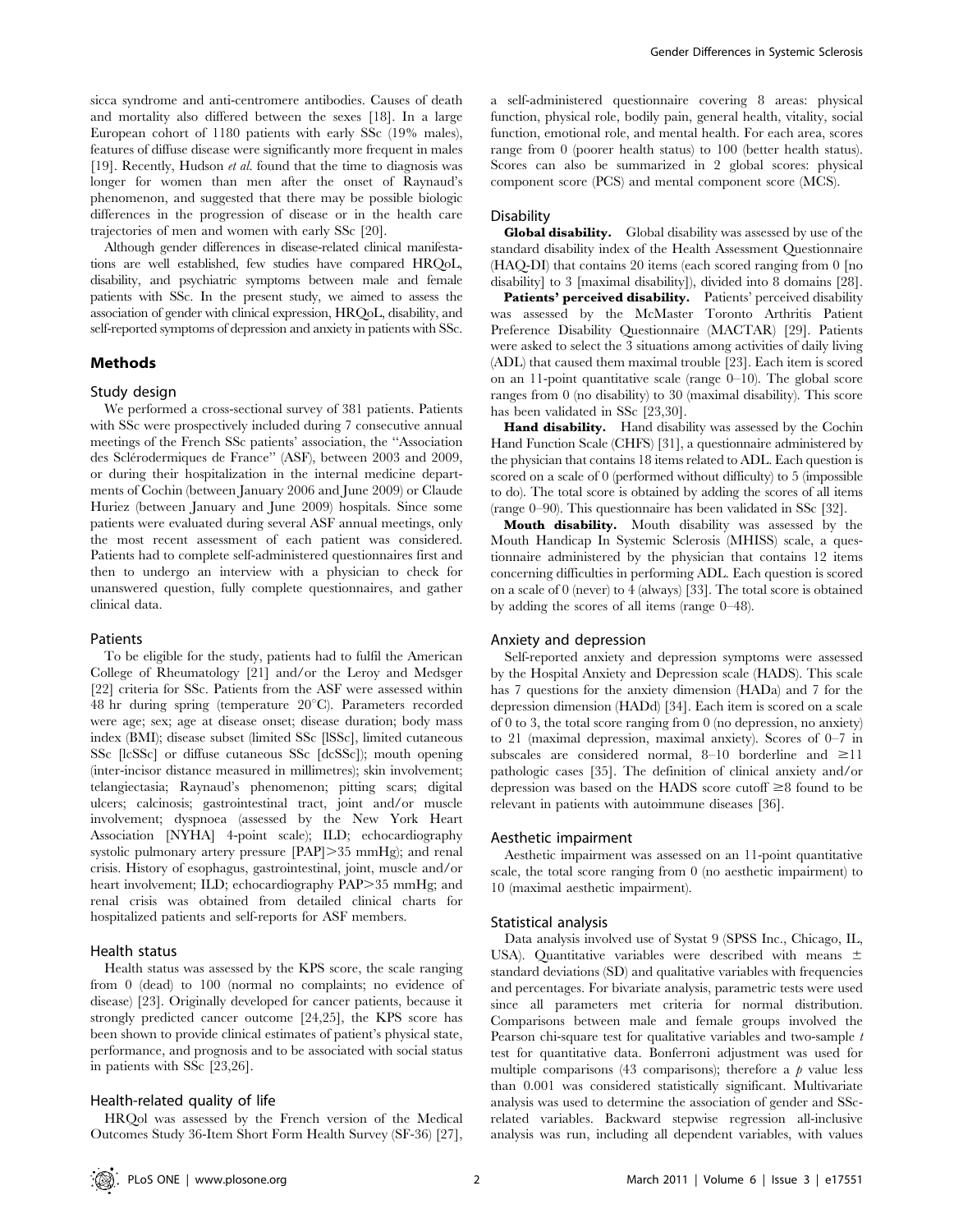of 0.20 to enter and 0.10 to stay in the model. Adjustment for age and type of recruitment from either patient association or hospitalization was performed. Odds ratios (OR) and 95% confidence intervals were calculated.

# Ethics statement

This survey was conducted in compliance with the protocol of Good Clinical Practices and Declaration of Helsinki principles. Patients gave their consent to participate after being orally informed about the study protocol. In accordance with European regulation (Directive 2001/20/EC of the European Parliament and of the Council of 4 April 2001 on the approximation of the laws, regulations and administrative provisions of the Member States relating to the implementation of good clinical practice in the conduct of clinical trials on medicinal products for human use; Directive 95/46/EC of the European Parliament and of the Council of 24 October 1995 on the protection of individuals with regard to the processing of personal data and on the free movement of such data), French observational studies from data obtained without any additional therapy or monitoring procedure, do not need formal approval of an Institutional Review Board or an Independent Ethics Committee, and a formal written consent from the patients is not required for this kind of project.

## Results

# Demographic and clinical data

Overall, 381 patients were included. One-hundred-and-fortythree of them were recruited during their hospitalization in the internal medicine departments of Cochin  $(n = 127)$  or Claude Huriez ( $n = 16$ ) hospitals, and the remaining 238 patients were recruited during ASF annual meetings from 2003 to 2009. The proportion of patients from the ASF who agreed among those who were asked to participate were 51 among 80 (63.8%) (44 females) in 2003, 50 among 80 (62.5%) (44 females) in 2004, 71 among 98 (72.4%) (59 females) in 2005, 70 among 95 (73.7%) (55 females) in 2006, 70 among 101 (69.3%) (55 females) in 2007, 86 among 130 (66.1%) (74 females) in 2008 and 2009 alltogether. Of the 381 patients, 62 were males (16.4%), with a female to male ratio of 5:1. The mean age at the time of evaluation was 55.9 (13.3) years, and mean disease duration was 9.5 (7.8) years. A total of 149 (40.4%) patients had dcSSc, 187 (50.7%) had lcSSc, and 34 (9.2%) had lSSc. The mean KPS was 77.6 [11.7] (range 50–100) (Table 1).

#### Association of gender with SSc clinical expression

Males and females were comparable in age at the time of evaluation and at disease onset, disease duration and health status as assessed by the KPS score. For other clinical variables, some differences were observed between males and females, without reaching statistical significance. Indeed, BMI was higher in males than females (25.0 [4.1]  $\omega$  23.0 [4.5], p = 0.013) (Table 2). DcSSc was more frequent in males  $(54.8 \text{ vs } 37.2\% , p = 0.010)$ , whereas ISSc was more frequent in females  $(10.7\% \text{ vs } 1.6\%, \text{ p} = 0.024)$ . Regarding visceral involvement, males more often exhibited ILD and echocardiography PAP>35 mmHg than did females (54.8% vs 41.2%, p = 0.048; and 24.2% vs 10.5%,  $p = 0.003$ , respectively), and females more often calcinosis than males  $(36.0\% \text{ vs } 21.4\%, \text{ p} = 0.036)$ . On multivariate logistic regression, gender was significantly associated with BMI (OR 1.12, 95% confidence interval [CI] 1.01-1.24) and echocardiography PAP> 35 mmHg (OR 0.23, 95% CI 0.07–0.76).

## Association of gender with SSc HRQoL and disability

HRQol assessed by the SF-36 was comparable in both groups. PCS and MCS were similar, and lower than 40 out of 100, for both males

|            |  | <b>Table 1.</b> Demographic and clinical characteristics of patients |  |
|------------|--|----------------------------------------------------------------------|--|
| with SSc*. |  |                                                                      |  |

| Age, years, mean (SD)                          | 55.9 (13.3)    |
|------------------------------------------------|----------------|
| Age at disease onset, years, mean (SD)         | 46.2 (12.9)    |
| Male sex                                       | 62/379 (16.4)  |
| Patient association                            | 62/191 (32.5)  |
| Disease duration, years, mean (SD)             | 9.5(7.8)       |
| Body mass index, kg/m <sup>2</sup> , mean (SD) | 23.4 (4.5)     |
| Diffuse cutaneous SSc                          | 149/369 (40.4) |
| Limited cutaneous SSc                          | 187/369 (50.7) |
| <b>Limited SSc</b>                             | 34/369 (9.2)   |
| KPS (0-100), mean (SD)                         | 77.6 (11.7)    |
| Inter-incisor distance, mm, mean (SD)          | 35.9(9.3)      |
| Skin involvement                               | 339/370 (91.6) |
| Telangiectasia                                 | 253/347 (72.9) |
| Raynaud's phenomenon                           | 369/377 (97.9) |
| Pitting scars                                  | 221/376 (58.8) |
| Digital ulcers                                 | 170/375 (45.3) |
| Calcinosis                                     | 105/312 (33.7) |
| Gastrointestinal tract involvement             | 304/375 (81.1) |
| Arthralgia                                     | 254/375 (67.7) |
| Myalgia                                        | 209/375 (55.7) |
| Dyspnea, NYHA classification, mean (SD)        | 2.1(0.8)       |
| Interstitial lung disease                      | 163/373 (43.7) |
| Echocardiography systolic PAP>35 mmHg          | 48/375 (12.8)  |
| Scleroderma renal crisis                       | 34/375 (9.1)   |

\*Values are number/number of patients for whom the data is available (%), otherwise indicated in parenthesis.

KPS: Karnofsky performance status; NYHA: New York Heart Association; PAP: pulmonary artery pressure; SD: standard deviation; SSc: systemic sclerosis. doi:10.1371/journal.pone.0017551.t001

and females (34.2 [10.0] and 35.9 [9.6], p = 0.240, and 35.1 [12.3] and 34.3  $[13.0]$ ,  $p = 0.667$ , respectively). Consistently, regarding global, patient-perceived, and location-specific disability as assessed by the HAQ, MACTAR, and CHFS and MHISS, respectively, we found no gender differences within each of these variables. Both groups exhibited similar aesthetic impairment (Table 3).

# Association of gender with SSc self-reported symptoms of depression and anxiety

On bivariate analysis, some differences were observed between males and females for self-reported symptoms of depression and anxiety, but without reaching statistical significance. Indeed, selfreported symptoms of anxiety, as defined by HADa subscale score  $\geq$ 8 were more frequent in females than males (62.3% vs 43.5%,  $p = 0.006$ ), whereas absence of self-reported symptoms of both depression and anxiety, as defined by HADa and HADd subscale  $scores \leq 8$  was more often encountered in males than females (46.8)  $vs$  31.6%,  $p = 0.021$ ) (Table 4). Males and females did not differ in depression symptoms. On multivariate analysis, gender was associated with anxiety only (OR 5.50, 95% CI 1.12–27.04).

#### **Discussion**

In the present study of 381 patients with SSc, we found a ratio of females to males of 5 to 1, which is in agreement with previous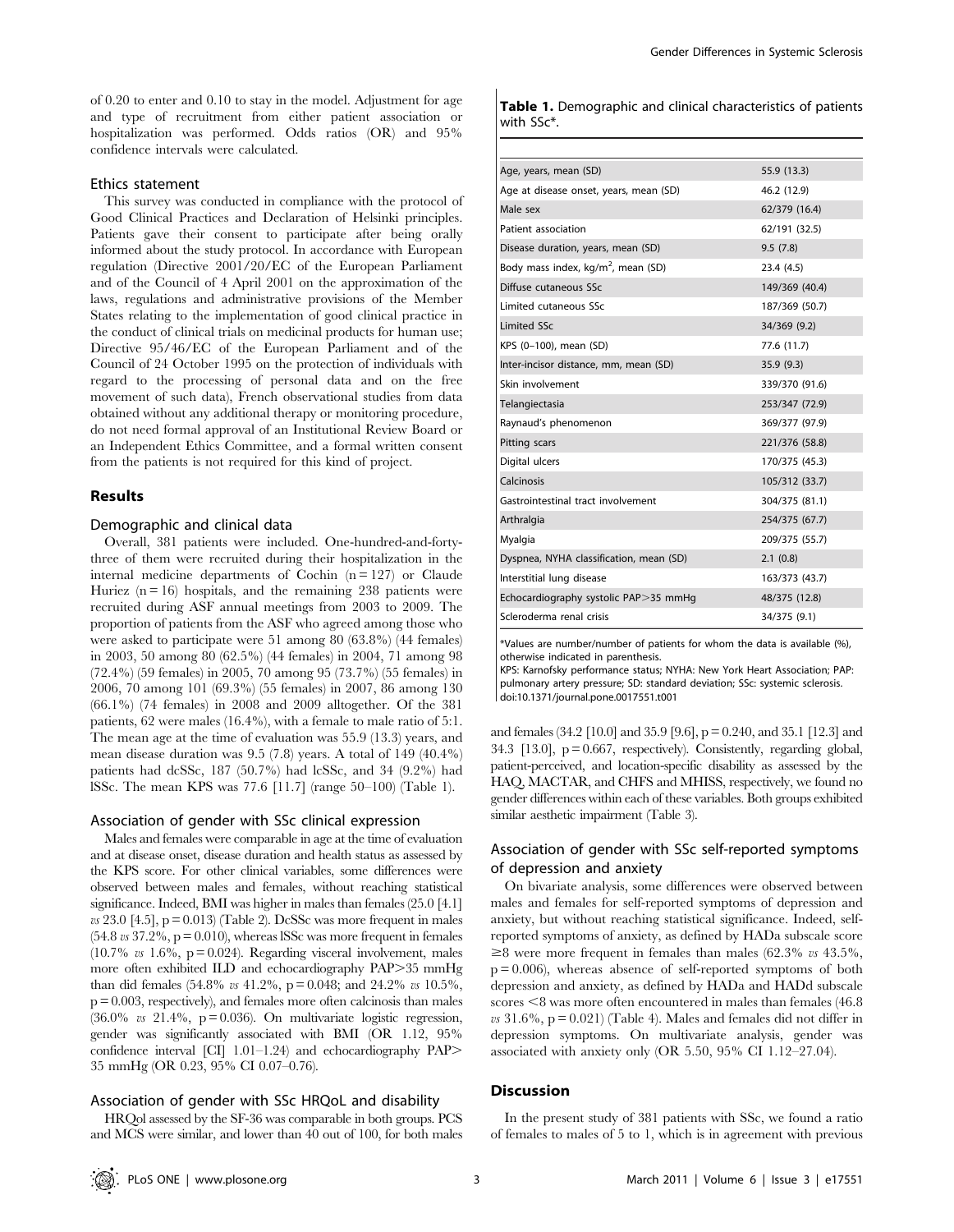Table 2. Association of gender with clinical manifestations in SSc<sup>\*</sup>.

|                                                | <b>Males</b><br>$n = 62$ | <b>Females</b><br>$n = 319$ | p-value <sup>†</sup> |
|------------------------------------------------|--------------------------|-----------------------------|----------------------|
| Age, years (mean [SD])                         | 55.7 (14.5)              | 55.9 (13.1)                 | 0.924                |
| Age at disease onset, years (mean [SD])        | 46.7 (14.4)              | 46.1 (12.7)                 | 0.749                |
| Disease duration, years (mean [SD])            | 8.9(6.8)                 | 9.7(8.1)                    | 0.577                |
| Body mass index, kg/m <sup>2</sup> (mean [SD]) | 25.0(4.1)                | 23.0(4.5)                   | 0.013                |
| Diffuse cutaneous SSc                          | 34/62 (54.8)             | 115/309 (37.2)              | 0.010                |
| Limited cutaneous SSc                          | 27/62 (43.5)             | 160/309 (51.8)              | 0.237                |
| <b>Limited SSc</b>                             | 1/62(1.6)                | 33/309 (10.7)               | 0.024                |
| KPS (0-100) (mean [SD])                        | 78.0 (11.6)              | 77.5 (11.7)                 | 0.755                |
| Inter-incisor distance, mm (mean [SD])         | 37.0 (9.4)               | 35.7(9.3)                   | 0.359                |
| Skin involvement                               | 59/62 (95.2)             | 280/310 (90.3)              | 0.221                |
| Telangiectasias                                | 46/60 (76.7)             | 207/289 (71.6)              | 0.426                |
| Raynaud's phenomenon                           | 59/62 (95.2)             | 310/317 (97.8)              | 0.237                |
| Pitting scars                                  | 41/62 (66.1)             | 180/316 (57.0)              | 0.180                |
| Digital ulcers                                 | 28/61 (45.9)             | 142/316 (44.9)              | 0.890                |
| <b>Calcinosis</b>                              | 12/56 (21.4)             | 93/258 (36.0)               | 0.036                |
| Gastrointestinal tract involvement             | 50/62 (80.6)             | 254/315 (80.6)              | 0.999                |
| Arthralgias                                    | 39/62 (62.9)             | 215/315 (68.3)              | 0.411                |
| Myalgias                                       | 32/62 (51.6)             | 177/315 (56.2)              | 0.507                |
| Dyspnea, NYHA classification (mean [SD])       | 2.2(0.8)                 | 2.0(0.9)                    | 0.190                |
| Interstitial lung disease                      | 34/62 (54.8)             | 129/313 (41.2)              | 0.048                |
| Echocardiography systolic PAP>35 mmHg          | 15/62 (24.2)             | 33/315 (10.5)               | 0.003                |
| Scleroderma renal crisis                       | 8/62 (12.9)              | 26/315 (8.3)                | 0.243                |

\*Values are number/number of patients for whom the data is available (%), otherwise indicated in parenthesis.

SSc: systemic sclerosis; SD: standard deviation; KPS: Karnofsky Performance Status; NYHA: New York Heart Association; PAP: pulmonary artery pressure. doi:10.1371/journal.pone.0017551.t002

studies [14]. Some differences were observed between males and females for clinical symptoms and self-reported symptoms of depression and anxiety, however without reaching statistical significance. Indeed, dcSSc, echocardiography PAP>35 mmHg and ILD were more often encountered in males, whereas lSSc and calcinosis were more often encountered in females. Females were more frequently found with self-reported symptoms of anxiety. Conversely, we found no association with gender regarding perceived health status, HRQoL and reported global and location-specific disability. On multivariate analysis, BMI, echocardiography  $PAP > 35$  mmHg, and anxiety were the variables most closely associated with gender.

The prevalence of dcSSc in male patients was high and reached 54.8%. DcSSc was more frequent than lcSSc in males. The exact opposite was observed in females and was more consistent with previous reports of epidemiology studies of both male and female SSc patients. In two large US and German studies, the prevalence of lcSSc and dcSSc among SSc patients was 66.2% and 33.8%, and 45.5% and 32.7%, respectively [37,38]. In 3 cohorts of 1,012 Italian, 249 Swedish and 185 Canadian patients, dcSSc was more frequent in males than females (range from 37% to 67%) [39,40,41]. Conversely, 2 studies from Spain comparing male and female SSc patients found no gender differences by disease type [15,18]. Finally, from a recent retrospective French survey of 121 SSc patients, dcSSc was more frequent in males than in females  $(22\% \text{ vs } 5\%)$  [42]. In these last 3 studies, the male sample sizes were rather small ( $n = 9$ ,  $n = 26$  and  $n = 36$ , respectively).

We found BMI significantly lower in females than in males. This finding might be of clinical relevance despite lack of clear explanatory reports. Indeed, in a prospective multiethnic cohort of 250 SSc patients, low BMI was among the 7 independent variables predictive of mortality. The authors even hypothesized that strong association of low BMI with mortality could be an objective and/or complete surrogate for generalized deconditioning or gastro-intestinal involvement [43].

Females were also more likely to have calcinosis, which is a frequent manifestation of SSc and found in about 25% of patients [44]. Calcinosis mainly affects the extremities, at sites of recurrent microtrauma such as the forearms, elbows or fingers [45]. It occurs predominantly at a late stage of disease and is not restricted to patients with the lSSc [46]. However, clinical features associated with calcinosis remain poorly described. Recently, we provided evidence that calcinosis is an independent factor associated with digital ulcers (OR 2.33, 95% CI 1.04–5.19) [47].

In agreement with previous studies, we found that men were more likely than women to have echocardiography PAP> 35 mmHg and ILD, for prevalences of 24.2% and 54.8%, respectively. Lung involvement is common in the course of SSc, and together, ILD and pulmonary hypertension are considered the 2 main causes of death in this disease [48]. ILD is more frequent in male SSc patients at the time of diagnosis and during follow-up [42]. In addition, male gender is associated with pulmonary hypertension during follow-up [42]. In 1180 SSc patients (19% men) studied at early stages of the disease, men more often than women were found to have lung fibrosis and lower diffusing lung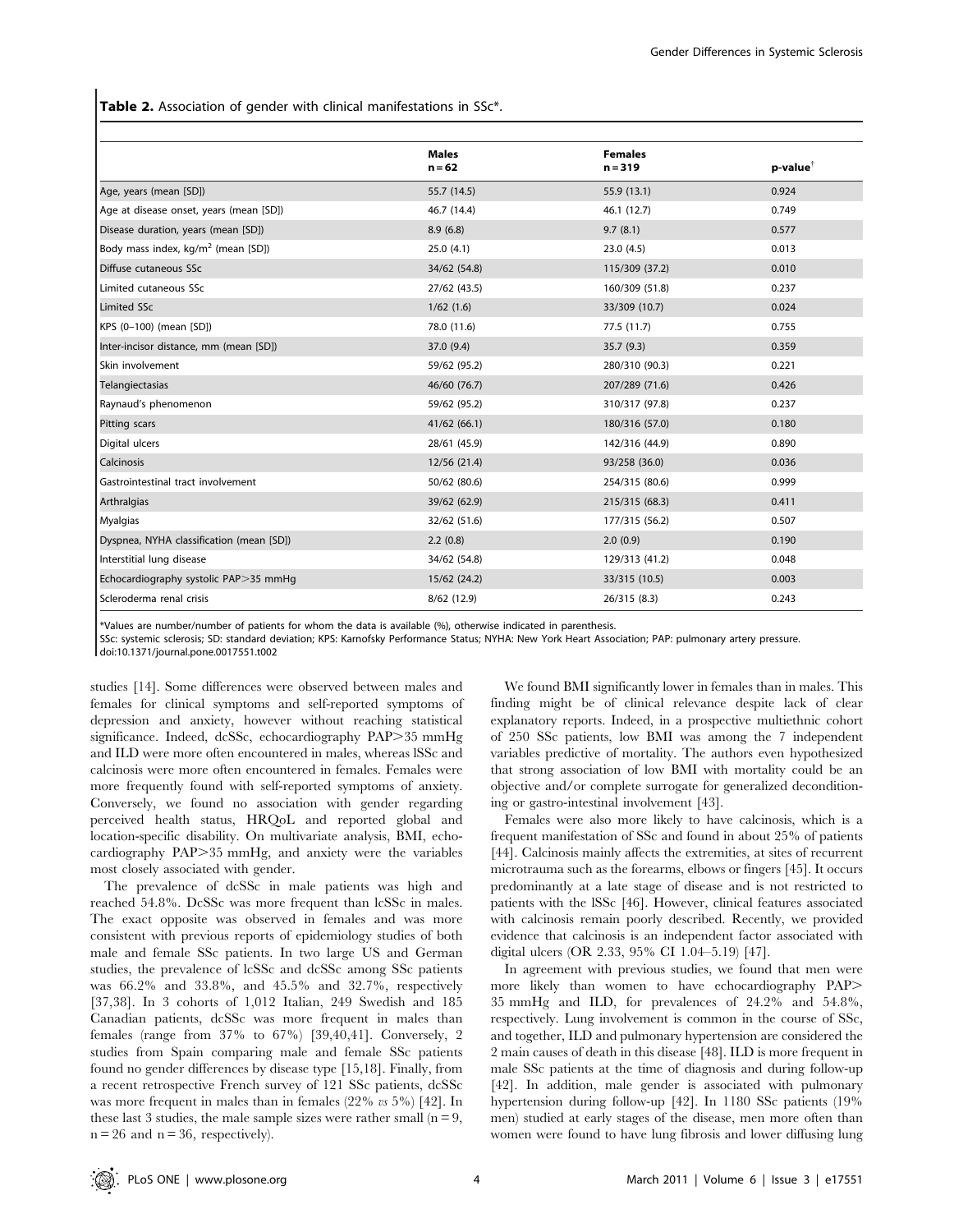Table 3. Association of gender with health-related quality of life and disability in SSc\*.

|                                        | <b>All patients</b><br>$n = 381$ | <b>Males</b><br>$n = 62$ | <b>Females</b><br>$n = 319$ | p-value <sup>†</sup> |
|----------------------------------------|----------------------------------|--------------------------|-----------------------------|----------------------|
| KPS (0-100)                            | 77.6 (11.7)                      | 78.0 (11.6)              | 77.5(11.7)                  | 0.755                |
| SF-36 (0-100)                          |                                  |                          |                             |                      |
| Physical functioning<br>٠.             | 35.7 (24.8)                      | 31.4 (24.7)              | 36.6 (24.7)                 | 0.152                |
| Physical role<br>I۰                    | 19.4 (24.8)                      | 15.8 (29.5)              | 20.1 (31.5)                 | 0.350                |
| Bodily pain<br>$\bullet$               | 22.5(25.7)                       | 19.6 (24.3)              | 23.1(25.9)                  | 0.349                |
| General health perception<br>$\bullet$ | 24.1 (20.2)                      | 23.9 (22.4)              | 24.1 (19.8)                 | 0.932                |
| Vitality<br>$\bullet$                  | 21.9(20.7)                       | 21.7(22.6)               | 21.9(20.3)                  | 0.973                |
| Social functioning<br>٠.               | 30.0 (32.5)                      | 30.4 (34.3)              | 30.0 (32.2)                 | 0.923                |
| Emotional role<br>٠                    | 24.2 (36.5)                      | 24.5 (38.0)              | 24.1 (36.3)                 | 0.945                |
| Mental health<br>I۰                    | 32.6 (25.1)                      | 31.6 (27.5)              | 32.8 (24.7)                 | 0.753                |
| <b>PCS</b><br>٠                        | 34.9 (14.6)                      | 34.2 (10.0)              | 35.9(9.6)                   | 0.240                |
| <b>MCS</b><br>$\bullet$                | 38.5 (36.9)                      | 35.1 (12.3)              | 34.3 (13.0)                 | 0.667                |
| HAQ (0-3)                              | 1.1(0.8)                         | 1.0(0.8)                 | 1.1(0.8)                    | 0.237                |
| MACTAR (0-30)                          | 18.5(8.2)                        | 18.8(7.1)                | 18.4(8.4)                   | 0.753                |
| CHFS (0-90)                            | 20.1(19.3)                       | 19.8 (20.3)              | 20.2(19.2)                  | 0.890                |
| MHISS (0-48)                           | 19.0 (11.6)                      | 20.4 (15.0)              | 18.7 (10.7)                 | 0.512                |
| Aesthetic impairment                   | 4.6(2.6)                         | 4.5(3.4)                 | 4.6(2.4)                    | 0.833                |

\* Values are the mean (standard deviation).

SSc: systemic sclerosis; KPS: Karnofsky Performance Status Scale; SF-36: Medical Outcomes Study 36-Item Short Form Health Survey; PCS: Physical Component Score; MCS: Mental Component Score; HAQ: Health Assessment Questionnaire; MACTAR: McMaster-Toronto Arthritis Patient Preference Disability Questionnaire; CHFS: Cochin Hand Function Scale; MHISS: Mouth Handicap In Systemic Sclerosis Scale.

doi:10.1371/journal.pone.0017551.t003

capacity for carbon monoxide than women [19]. Thus, lung involvement in male SSc patients requires special attention and specific care because of its frequency and association with poor prognosis.

Interestingly, we found gender differences for both self-reported symptoms of depression and anxiety in SSc. Females more often exhibited self-reported symptoms of anxiety, whereas men were more often free of self-reported symptoms of both anxiety and depression. In a recent cross-sectional survey of 108 patients visiting a rheumatology outpatient department, the only factor significantly associated with psychiatric symptoms was gender [49]. Conversely, in another cross-sectional study of 111 patients visiting a rheumatology clinic, 9% with SSc, gender had no effect on the frequency of anxiety and depression [50]. Finally, in a study designed to assess psychological adjustment of 112 patients with early polyarthritis, female gender was found to be associated with high levels of depression and anxiety [51]. Substantial evidence

indicates that females report greater fear and are more likely to have anxiety disorders than are males. Complex processes underlie gender differences in anxiety. Individual differences in etiological factors of anxiety and fear are moderated by socialization processes that prescribe gender-specific expectations for expression of anxiety and the acceptable means of coping with anxiety [52]. Finally, we found no differences in depression symptoms by gender  $(40.3 \text{ vs } 40.8\% , p = 0.96)$ , which is consistent with recent findings by Thombs et al [12].

Remarkably, despite our finding of gender differences in clinical expression in SSc, males and females experienced comparable loss of function, global and location-specific disability, and HRQoL impairment, as evidenced by similar HAQ, CHFS, MHISS, MACTAR and SF-36 scores. Gender may not be a major determinant of perceived disability and impaired HRQoL in patients with SSc, and functional and social issues should be considered as severe in males as in females. Consistently, we

Table 4. Association of gender with depression and anxiety in SSc\*.

|                           | <b>All patients</b><br>$n = 381$ | <b>Males</b><br>$n = 62$ | <b>Females</b><br>$n = 319$ | $p$ -value $^{\dagger}$ |  |
|---------------------------|----------------------------------|--------------------------|-----------------------------|-------------------------|--|
| HADa (0-21) (mean [SD])   | 9.2(4.5)                         | 8.3(5.1)                 | 9.4(4.4)                    | 0.088                   |  |
| HADa≥8<br>ı٠              | 224/378 (59.3)                   | 27/62 (43.5)             | 197/316 (62.3)              | 0.006                   |  |
| HADd (0-21) (mean [SD])   | 6.6(4.2)                         | 6.5(4.6)                 | 6.6(4.1)                    | 0.781                   |  |
| HADd≥8<br>ı٠              | 154/378 (40.7)                   | 25/62 (40.3)             | 129/316 (40.8)              | 0.957                   |  |
| HADa and $HADd < 8$<br>ı٠ | 129/378 (34.1)                   | 29/62 (46.8)             | 100/316 (31.6)              | 0.021                   |  |

\*Values are number/number of patients for whom the data is available (%), otherwise indicated in parenthesis.

SSc: systemic sclerosis; n: number; HADa: Hospital Anxiety and Depression scale for Anxiety; HADd: Hospital Anxiety and Depression scale for Depression. doi:10.1371/journal.pone.0017551.t004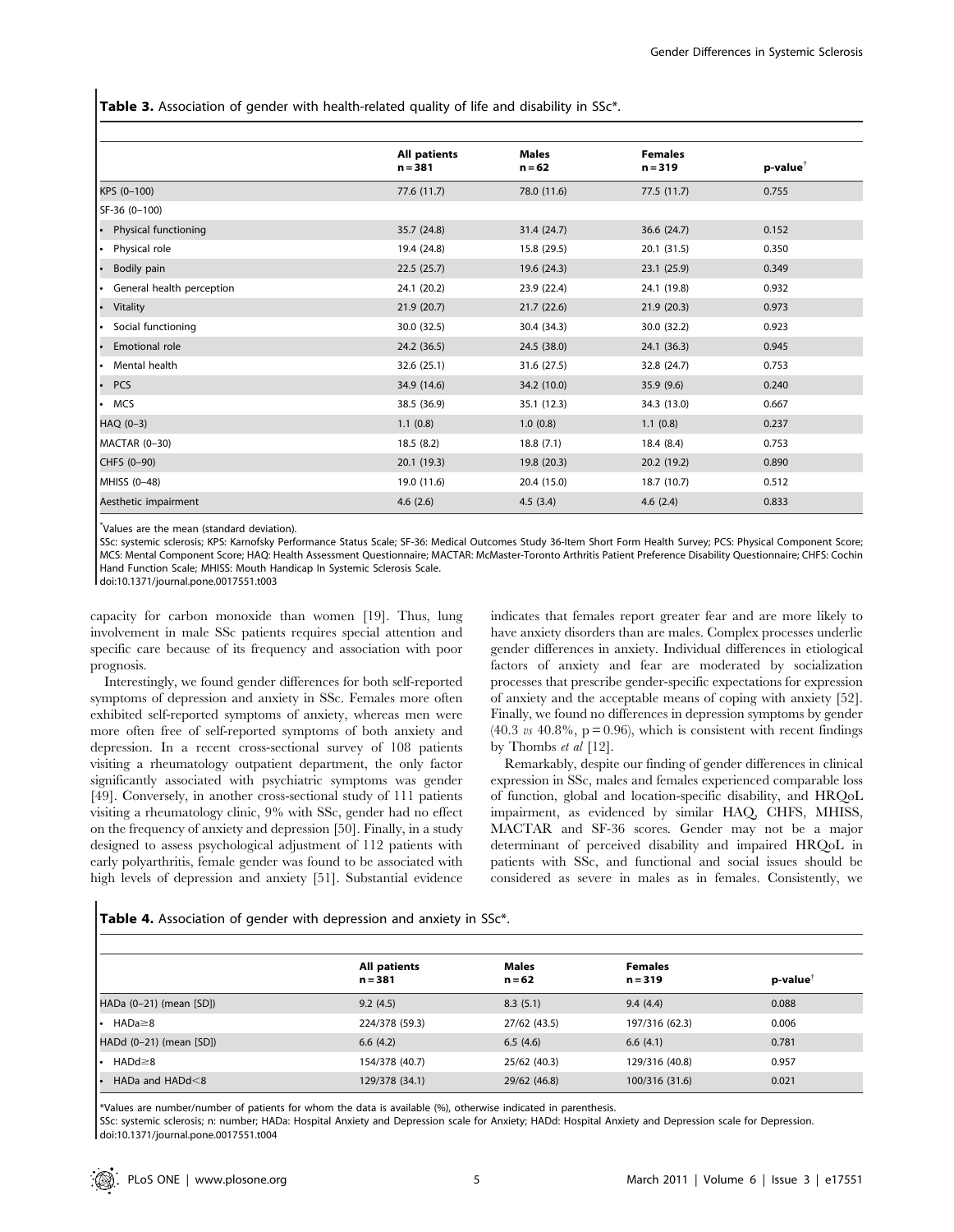recently found in a cohort of 87 SSc that employment status was strongly associated with perceived disability and health status but not with gender [26]. In addition, using the World Health Association Disability Assessment Schedule II to assess HRQoL, Hudson et al found that clinical correlates of HRQoL did not include gender [53]. HRQoL and functional disability may be associated with the meaning that SSc patients ascribe to their condition, which may be comparable for both males and females, rather than with its severity or its organ manifestation.

Our work has some limitations. Our sample of males was small, and our inability to demonstrate statistically significant differences between the two groups might be due to the lack of statistical power. Another limitation was the procedure used to recruit patients. Since all patients belonged to the French association of patients or were hospitalized in tertiary care units, they may not be representative of the whole French SSc population. Patients had longstanding disease, which could imply more symptoms. HAQ scores were high but remained comparable to those reported from previous studies conducted in tertiary care settings [54]. Moreover, patients recruited from the patient association may have had more severe SSc than hospitalized patients [55]. Further studies conducted in other cohorts are required to confirm the gender differences we observed. Finally, our study was not designed to explore the reasons for the observed gender differences. One can only hypothesize about the associated etiological factors, which may involve hormonal influences; genetics such as X-chromosome inactivation and monosomy, or microchimerism; as well as lifestyle (e.g., the debated connection with silicone implants) [14].

# References

- 1. Tamby MC, Chanseaud Y, Guillevin L, Mouthon L (2003) New insights into the pathogenesis of systemic sclerosis. Autoimmun Rev 2: 152–157.
- 2. Steen VD, Medsger TA Jr. (2000) Severe organ involvement in systemic sclerosis with diffuse scleroderma. Arthritis Rheum 43: 2437–2444.
- 3. Poole JL, Steen VD (1991) The use of the Health Assessment Questionnaire (HAQ) to determine physical disability in systemic sclerosis. Arthritis Care Res 4: 27–31.
- 4. Angelopoulos NV, Drosos AA, Moutsopoulos HM (2001) Psychiatric symptoms associated with scleroderma. Psychother Psychosom 70: 145–150.
- 5. Benrud-Larson LM, Haythornthwaite JA, Heinberg LJ, Boling C, Reed J, et al. (2002) The impact of pain and symptoms of depression in scleroderma. Pain 95: 267–275.
- 6. Haythornthwaite JA, Heinberg LJ, McGuire L (2003) Psychologic factors in scleroderma. Rheum Dis Clin North Am 29: 427–439.
- 7. Hyphantis TN, Tsifetaki N, Pappa C, Voulgari PV, Siafaka V, et al. (2007) Clinical features and personality traits associated with psychological distress in systemic sclerosis patients. J Psychosom Res 62: 47–56.
- 8. Legendre C, Allanore Y, Ferrand I, Kahan A (2005) Evaluation of depression and anxiety in patients with systemic sclerosis. Joint Bone Spine 72: 408–411.
- 9. Matsuura E, Ohta A, Kanegae F, Haruda Y, Ushiyama O, et al. (2003) Frequency and analysis of factors closely associated with the development of depressive symptoms in patients with scleroderma. J Rheumatol 30: 1782–1787.
- 10. Roca RP, Wigley FM, White B (1996) Depressive symptoms associated with scleroderma. Arthritis Rheum 39: 1035–1040.
- 11. Straszecka J, Kucharz EJ, Jonderko G, Kotulska A, Bednarczyk-Kaluzny M, et al. (1996) Depression and anxiety in patients with systemic sclerosis. Clin Rheumatol 15: 621.
- 12. Thombs BD, Hudson M, Taillefer SS, Baron M (2008) Prevalence and clinical correlates of symptoms of depression in patients with systemic sclerosis. Arthritis Rheum 59: 504–509.
- 13. Chifflot H, Fautrel B, Sordet C, Chatelus E, Sibilia J (2008) Incidence and prevalence of systemic sclerosis: a systematic literature review. Semin Arthritis Rheum 37: 223–235.
- 14. Oliver JE, Silman AJ (2009) Why are women predisposed to autoimmune rheumatic diseases? Arthritis Res Ther 11: 252.
- 15. Simeon CP, Castro-Guardiola A, Fonollosa V, Armadans L, Clemente C, et al. (1996) Systemic sclerosis in men: clinical and immunological differences. Br J Rheumatol 35: 910–911.
- 16. Peters-Golden M, Wise RA, Schneider P, Hochberg M, Stevens MB, et al. (1984) Clinical and demographic predictors of loss of pulmonary function in systemic sclerosis. Medicine (Baltimore) 63: 221–231.
- 17. Wynn J, Fineberg N, Matzer L, Cortada X, Armstrong W, et al. (1985) Prediction of survival in progressive systemic sclerosis by multivariate analysis of clinical features. Am Heart J 110: 123–127.

In conclusion, we confirm the association of gender and clinical manifestations in patients with SSc. Diffuse disease and lung involvement are more frequent in males, whereas females more often exhibit calcinosis and self-reported symptoms of anxiety. Despite SSc patients displaying gender-related clinical differences, the disease impact on perceived health status, HRQol and disability, is comparable in both groups. Studies comparing male and female patients living in different countries, with different occupational, lifestyle and medical exposure, would also be of interest to further clarify the role of environmental factors in such gender differences.

# Acknowledgments

We thank the patients from the ASF for their participation in the study. We also thank members of the ASF for their logistical help. Luc Mouthon, Alice Bérezné, and Loïc Guillevin are members of the Groupe Français de Recherche sur la Sclérodermie.

## Author Contributions

Conceived and designed the experiments: CN TB AB AP CM-S LM LG SP MR FR SM-D. Performed the experiments: CN TB AB AP CM-S LM LG SP MR FR SM-D. Analyzed the data: CN TB AB AP CM-S LM LG SP MR FR SM-D. Contributed reagents/materials/analysis tools: CN TB AB AP CM-S LM LG SP MR FR SM-D. Wrote the paper: CN TB AB AP CM-S LM LG SP MR FR SM-D.

- 18. Joven B, Almodovar R, Carreira PE (2006) Gender differences in systemic sclerosis clinical expression and survival [abstract]. Ann Rheum Dis 65: 395.
- 19. Carreira PE, Carmona L, Joven BE, Allanore Y, Walker U, et al. (2009) Gender differences in early systemic sclerosis patients: a report from the EULAR scleroderma trials and research group (EUSTAR) database [abstract]. Ann Rheum Dis 68: 96.
- 20. Hudson M, Thombs B, Baron M (2009) Time to diagnosis in systemic sclerosis: is sex a factor? Arthritis Rheum 61: 274–278.
- 21. (1980) Preliminary criteria for the classification of systemic sclerosis (scleroderma). Subcommittee for scleroderma criteria of the American Rheumatism Association Diagnostic and Therapeutic Criteria Committee. Arthritis Rheum 23: 581–590.
- 22. LeRoy EC, Medsger TA Jr. (2001) Criteria for the classification of early systemic sclerosis. J Rheumatol 28: 1573–1576.
- 23. Mouthon L, Rannou F, Bérezné A, Pagnoux C, Guilpain P, et al. (2008) Patient preference disability questionnaire in systemic sclerosis: a cross-sectional survey. Arthritis Rheum 59: 968–973.
- 24. Andrews DW, Scott CB, Sperduto PW, Flanders AE, Gaspar LE, et al. (2004) Whole brain radiation therapy with or without stereotactic radiosurgery boost for patients with one to three brain metastases: phase III results of the RTOG 9508 randomised trial. Lancet 363: 1665–1672.
- 25. Evans C, McCarthy M (1985) Prognostic uncertainty in terminal care: can the Karnofsky index help? Lancet 1: 1204–1206.
- 26. Nguyen C, Poiraudeau S, Mestre-Stanislas C, Rannou F, Bérezné A, et al. (2010) Employment status and socio-economic burden in systemic sclerosis: a cross-sectional survey. Rheumatology (Oxford) 49: 982–9.
- 27. Ware JE Jr., Sherbourne CD (1992) The MOS 36-item short-form health survey (SF-36). I. Conceptual framework and item selection. Med Care 30: 473–483.
- 28. Merkel PA, Herlyn K, Martin RW, Anderson JJ, Mayes MD, et al. (2002) Measuring disease activity and functional status in patients with scleroderma and Raynaud's phenomenon. Arthritis Rheum 46: 2410–2420.
- 29. Tugwell P, Bombardier C, Buchanan WW, Goldsmith CH, Grace E, et al. (1987) The MACTAR Patient Preference Disability Questionnaire–an individualized functional priority approach for assessing improvement in physical disability in clinical trials in rheumatoid arthritis. J Rheumatol 14: 446–451.
- 30. Nguyen C, Mouthon L, Mestre-Stanislas C, Rannou F, Bérezné A, et al. (2010) Sensitivity to Change in Systemic Sclerosis of the McMaster-Toronto Arthritis Patient Preference Disability Questionnaire (MACTAR): Shift in Patient Priorities Over Time. J Rheumatol 37: 359–364.
- 31. Duruoz MT, Poiraudeau S, Fermanian J, Menkes CJ, Amor B, et al. (1996) Development and validation of a rheumatoid hand functional disability scale that assesses functional handicap. J Rheumatol 23: 1167–1172.